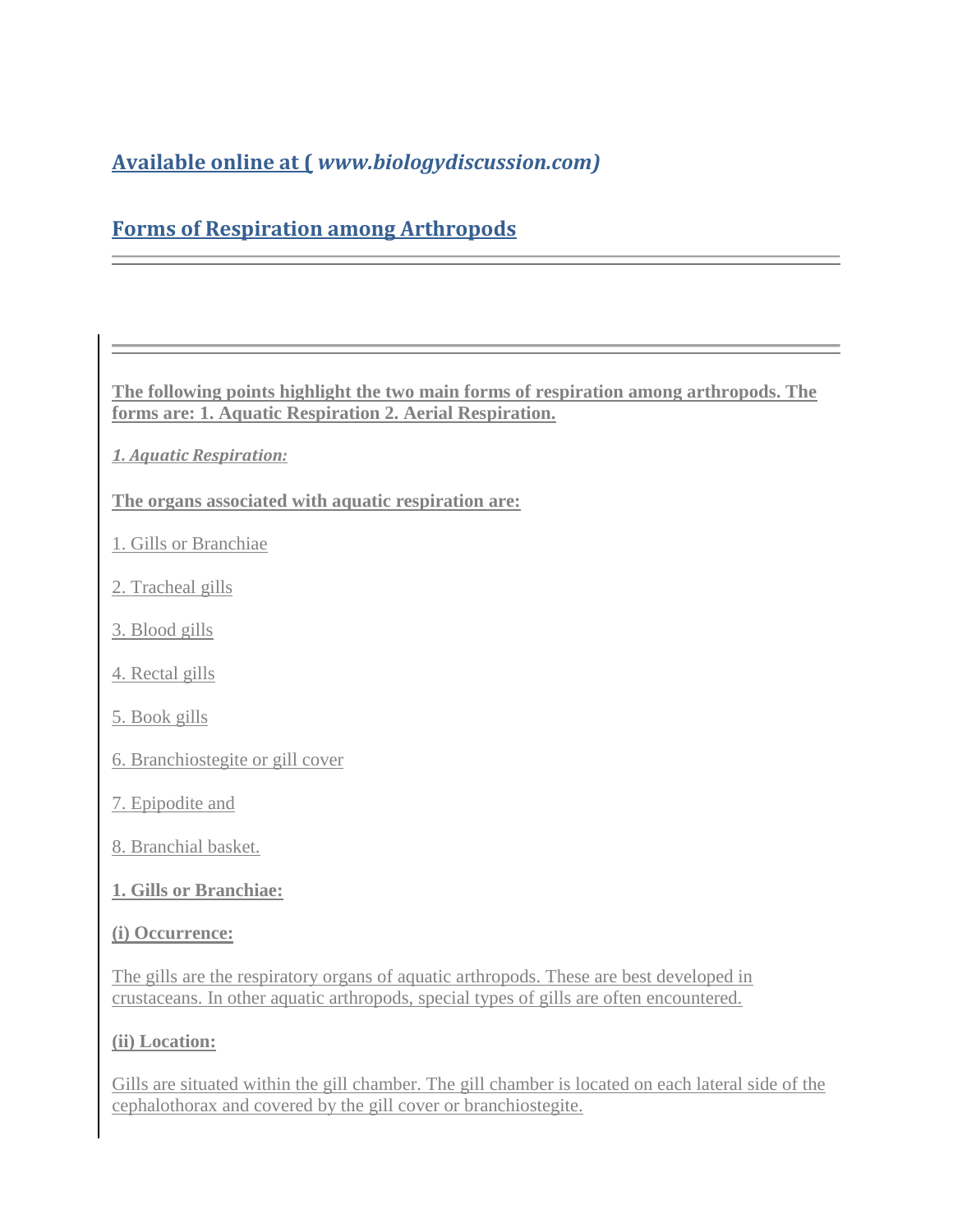# **(iii) Origin of gills in crustacean:**

Gills originate as out-pushings of the body wall. In Amphipoda, the gills are outgrowths of the thoracic limbs and in Isopods the endopodites of second and fifth pleapods are modified as gills.

# **(iv) Structure of gills in Crustacea:**

A typical gill (Fig. 18.10) is crescent- shaped. It consists of a central axis or rod, on each side of which are arranged blade-like gill filaments, called lamellae. One end of each filament or lamella remains connected with the rod or central axis and the other end of the filament is blind. Through the central axis of each gill runs an afferent and an efferent branchial channel.



Fig. 18.10: Respiratory organs (Gills) of Palaemon. Note that the branchiostegite of one side has been removed to expose the gill-chamber.

### **(v) Types of gills in Crustacea:**

### **A. Based on the shape of the lamellae, the gills are of the following types:**

#### **1. Phyllobranchiate gill:**

In this type of gills the lamellae are flat, broad leaf-like and are arranged in two rows. (Fig. 18.127A, B). It is found in crabs and prawns (Palaemon).

### **2. Trichobranchiate gill:**

In this type of gills, the gill filaments are tubular-shaped. It is found in crayfish (e.g., Astacus) and rock lobsters. It consists of a central axis with numerous lateral filaments, formed from the sides of the body or from an outgrowth of skin of the legs (Fig. 18.127C, D).

### **3. Dendrobranchiate gill:**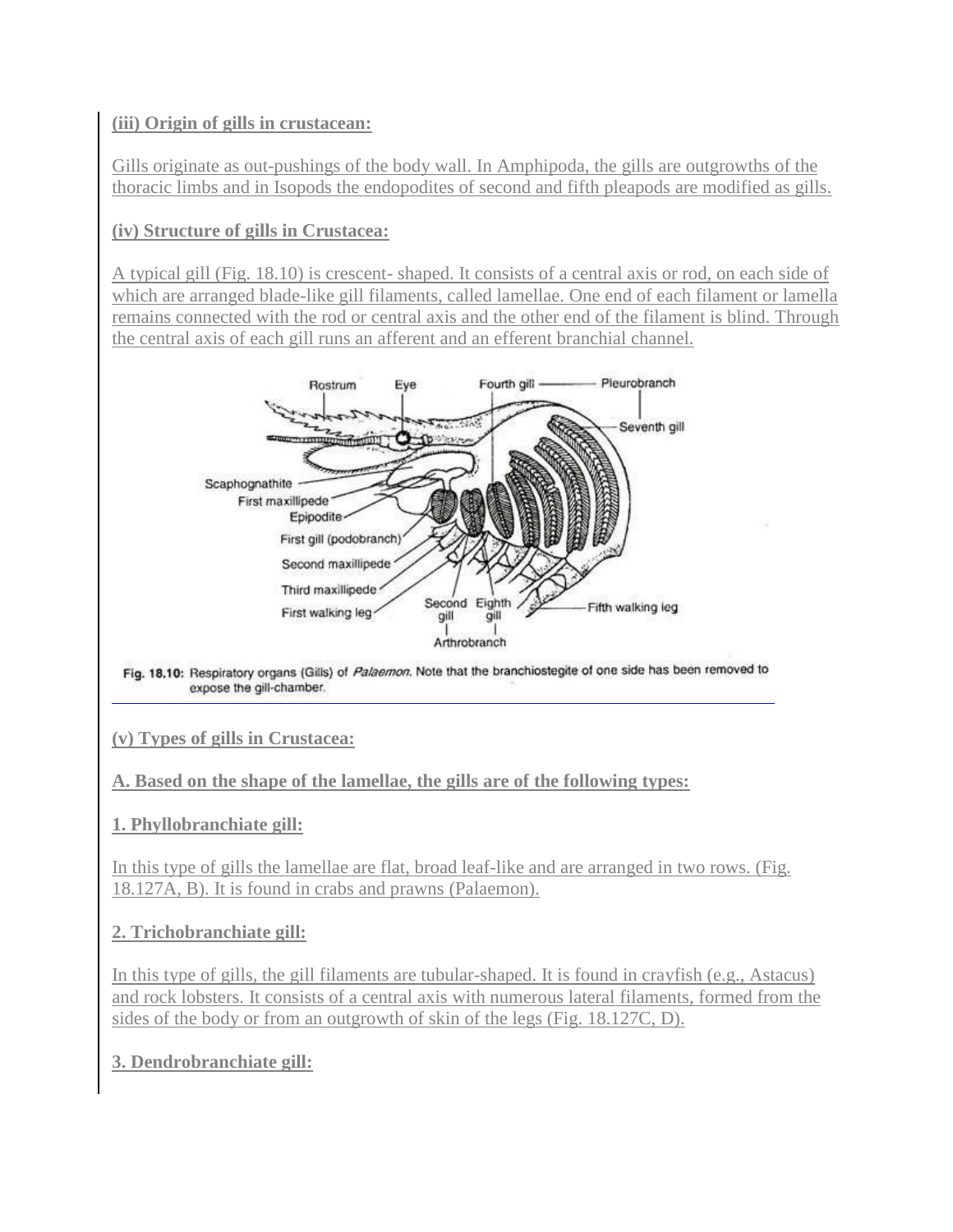In this type of gills, the leaf-like lamellae are divided into fine branched filaments (Fig. 18.127E, F). It is found in Penaeus.



Fig. 18.127: Types of gills in decapod Crustacea. A. Lateral view of a phyllobranchiate gill with flat lamella, B. Transverse section of a phyllobranchiate gill. C. An entire view of a trichobranchiate gill. D. Transverse section of a trichobranchiate gill. E. An entire view of a dendrobranchiate gill. F. Transverse section of dendrobranchiate gill (from various sources).

# **B. Based on the mode of attachment, the gills may be of three types:**

### **1. Podobranch:**

Podobranch attached with the coxopodite of the thoracic appendage. In Macrobrachium (= Palaemon), Penaeus the podobranchs are one pair and remain attached to the second maxillipedes (Fig. 18.10).

# **2. Arthrobranch:**

Arthrobranch the gills are attached with the arthroidal membrane which connect the appendages of the thorax. In Palaemon the arthrobranchs are two, attached to the arthroidal membrane of third maxillipede. In Penaeus there are eleven pairs of arthrobranchs, starting from second maxilliped to third walking leg, two in each appendage and fourth walking legs contain single arthrobranch.

# **3. Pleurobranch:**

Pleurobranch—the gills are attached with the lateral wall of the thorax. In Palaemon there are five pleurobranchs, attached to the lateral side of the thorax. Is Penaeus there are six pairs of pleurobranchs attached to the last six pairs of thoracic appendages.

### **(vi) Number of gills in Crustacea:**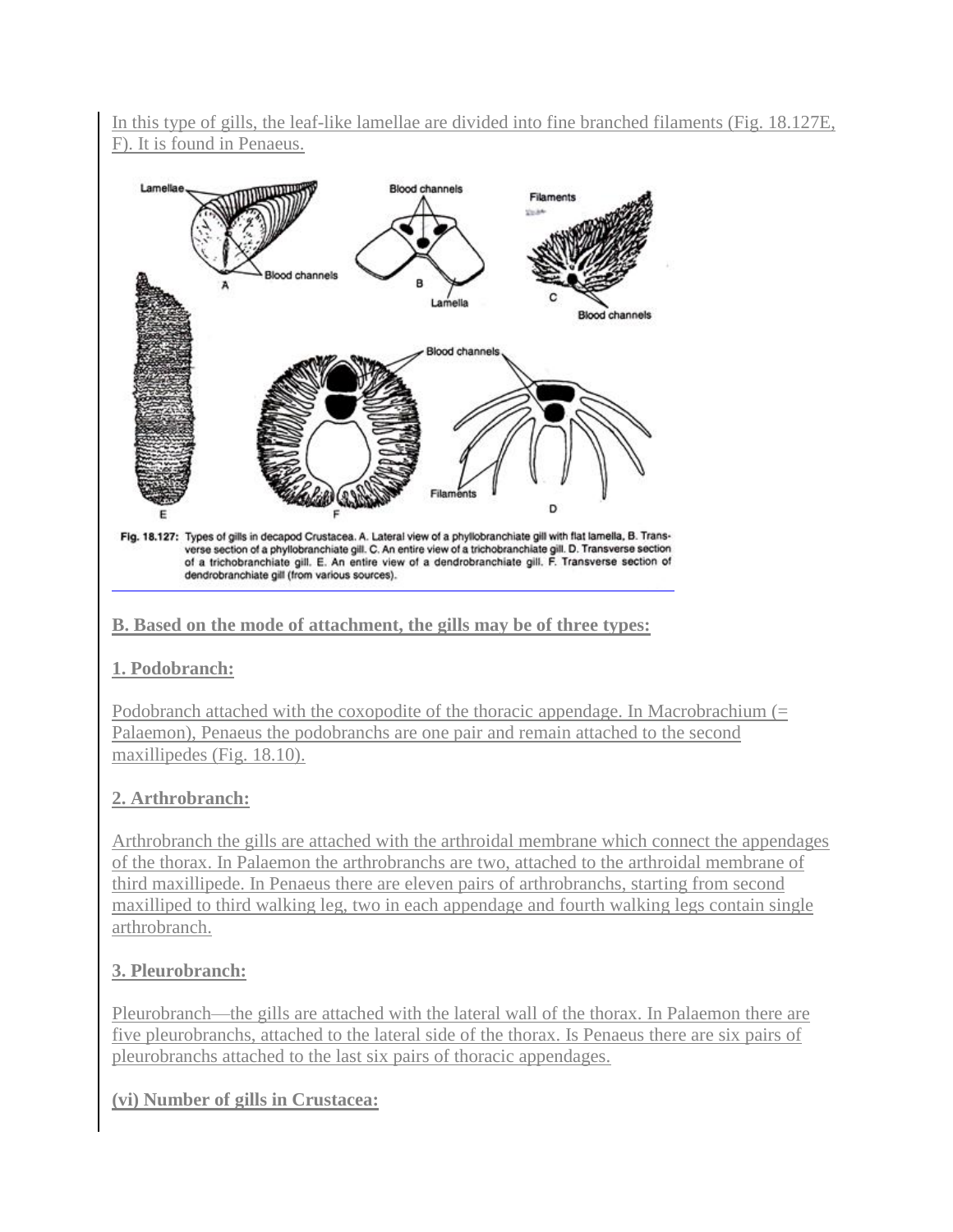Number varies in different groups. The Decapods which contain all the types of gills

exhibit extreme variation—in the shrimp, Lucifer, gills are absent; penaeid shrimp has 24; Homarus has 20; Peacrab contains 6 gills. In Palaemon, there are 8 pairs of gills and the anterior gills are small and the size increases towards the posterior end.

## **(vii) Modification of gills in Arthropoda:**

The gills are variously modified in Crustaceans and other Arthropods. In Phyllocarida, broad epipodites of the thoracic appendages work as gills. Similar gills are seen in Cumacea. Gills are plate-like in Amphipoda and flattened in a Decapod, Palinurus.

In Euphausiacea, the tufted podobranchs are not covered by carapace. The gills appear as a row of small branchial lamellae on each side of Cyprididae. In Phyllopoda, the leaf-like pleopods work as gills. Among the Crustaceans only Stomatopods and Isopods have abdominal gills.

# **2. Tracheal gills:**

In the aqualtic larvae of many insects a series of simple and divided external processes are attached to the abdominal segments. These are richly supplied with tracheae and are called the tracheal gills (Fig. 18.128A), help in respiration.

# **3. Blood gills:**

In certain aquatic insect larvae (mainly chironomidae) the tracheae are replaced by the branching tubular outgrowths containing blood vessels and are called the blood gills.

# **Remark:**

These were formerly thought to be respiratory organs but recently it has found that the respiration of these animals takes place throughout the whole body surface.

# **4. Rectal gills:**

In the nymphs of several insects the inner surface of the rectum bears gills. These gills are called the rectal gills.

### **5. Book gills:**

The most specialised gills are seen in Xiphosurids, where the abdominal appendages bear platelike book gills (Fig. 18.128E). These gills are formed by the evagination of the posterior borders of opisthosoma in segments from ninth to thirteenth. Each gill contains nearly 150 lamellae, which look like the delicate leaves of a book.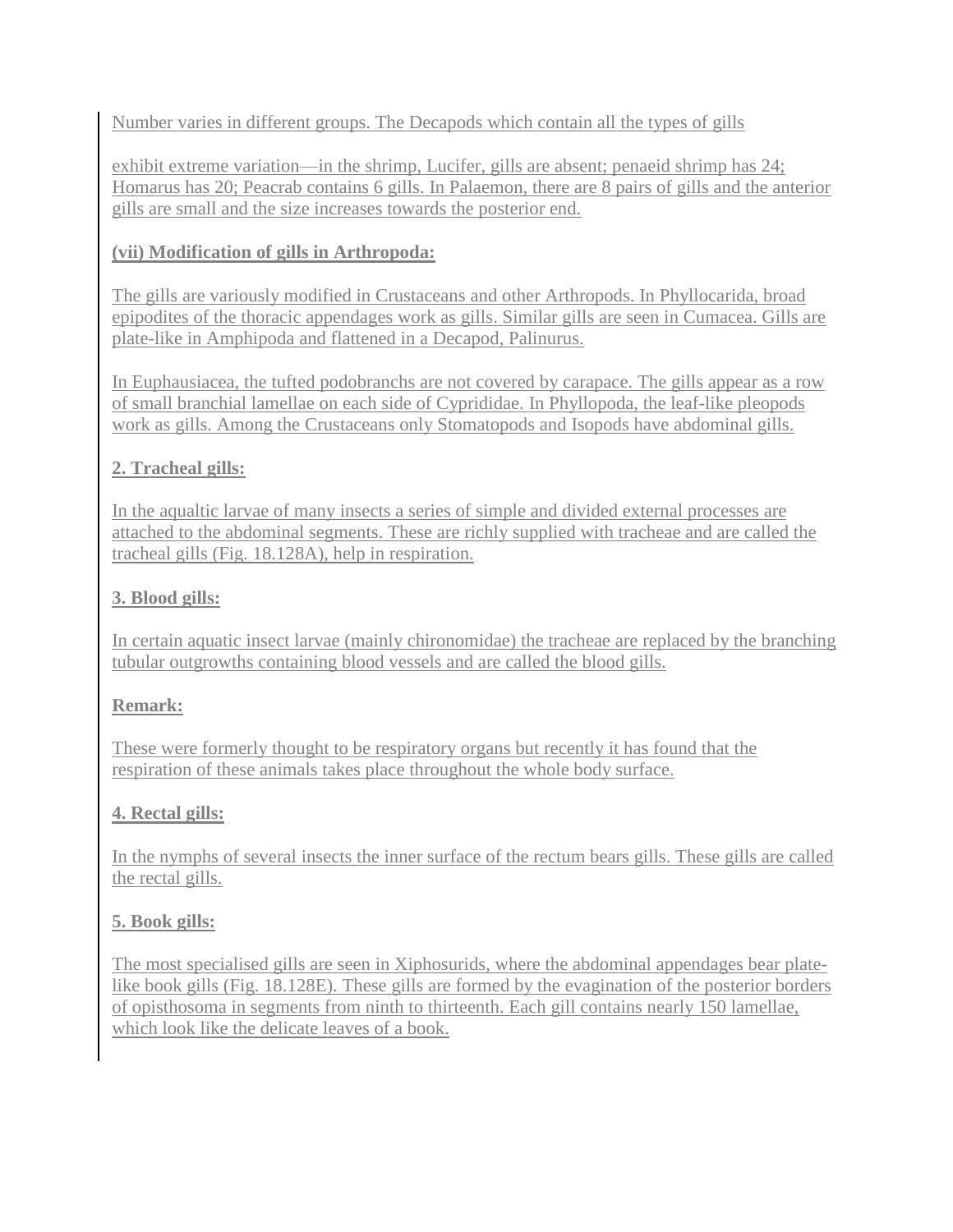

Fig. 18.128: Respiratory structures of a few arthropods. A. Tracheal system of a typical insect. B. Air pipe of water<br>scorpion. C. Breathing tubes of a mosquito larva. D. Tracheal gill of an insect. E. Book gill of Limulus

**Mechanism of gill respiration:**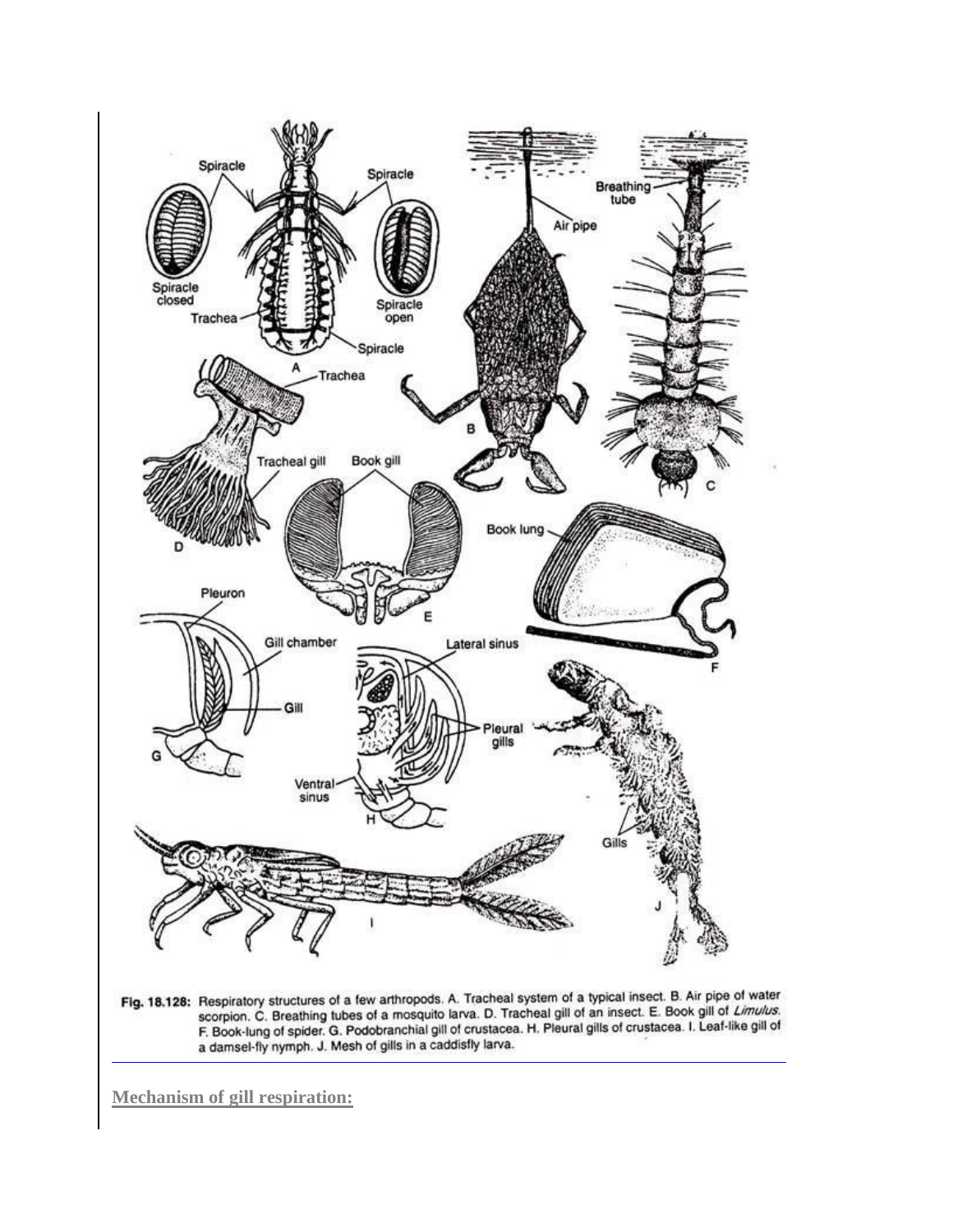In most Crustaceans, the gills are not covered within a special gill chamber. But in Decapods, the carapace extends laterally over the gills to house them in a special chamber.

In such forms with chamber, current of water enters through one end and after bathing the gills, passes out through another direction. In Crustaceans and Xiphosurids, gaseous exchange takes place in the gills between the blood and the water. But in Insects, after diffusion the oxygen passes to the tracheal tubes.

# **Branchial formula:**

The number and arrangement of gills are presented in a form of formula on each side, called branchial formula. The branchial formula of a freshwater prawn (e.g., Macrobrachium sp. = Palaemon sp.) is represented in Table 18.17.

| <b>Appendages</b> |             | Podobranchs |   | Arthrobranchs Pleurobranchs       | <b>Epipodites</b> | <b>Total</b>   |
|-------------------|-------------|-------------|---|-----------------------------------|-------------------|----------------|
|                   | Maxilliped  |             |   |                                   |                   |                |
| п                 | Maxilliped  |             | = | $\langle \langle \rangle \rangle$ |                   | $\overline{2}$ |
| Ш                 | Maxilliped  | $-$         | 2 | $\overline{\phantom{0}}$          | $\mathbf{1}$      | 3              |
| 1                 | Walking leg |             |   |                                   |                   |                |
| п                 | Walking leg |             |   |                                   | 77                |                |
| Ш                 | Walking leg |             |   |                                   | —                 |                |
| IV                | Walking leg |             |   |                                   |                   |                |
| V                 | Walking leg |             |   |                                   |                   |                |
|                   | Total       |             |   |                                   |                   | 11             |

# Table 18.17: Showing the branchial formula of a prawn, Macrobrachium sp. (= Palaemon sp.)

**Other devices of aquatic respiration:** 

### **6. Branchiostegites:**

In Crustacea the gill-chamber is covered by the lateral extension of carapace, called gill cover or branchiostegite. The inner lining of the branchiostegite is thin, membranous and richly supplied with blood. It is in direct contact with water current and exchanges gases between the blood and the water.

# **7. Epipodites:**

These are small highly vascularised leaf-like membranous outgrowths of integument on the outer side of coxa of the maxillipeds in first three thoracic segments. These epipodites being present in the anterior part of each gill-chamber (e.g., Crustacea) carry out respiratory functions.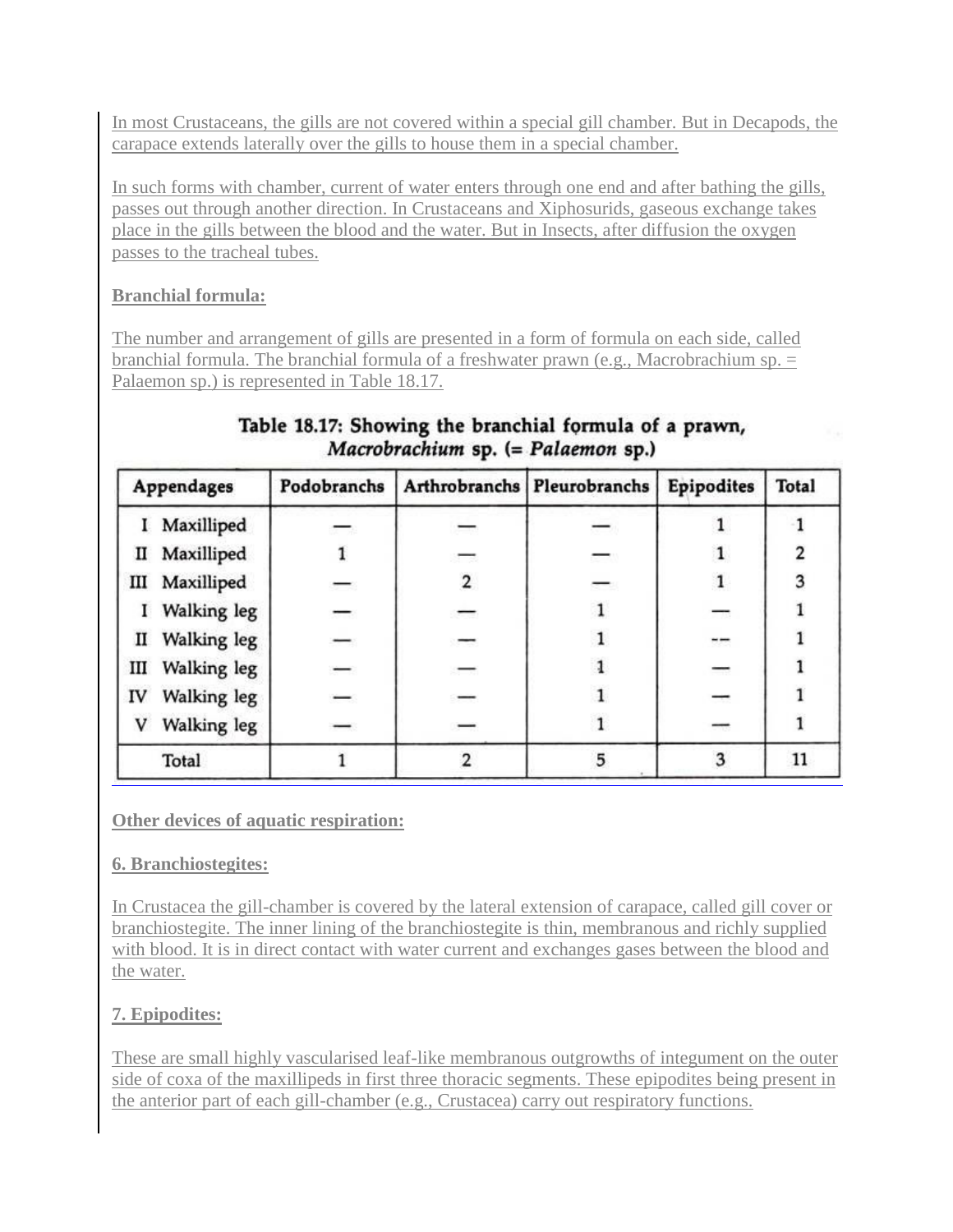### **8. Branchial basket:**

The immature Odonates (Insects) have their rectum modified into a branchial basket. Its wall is contractile and richly supplied with the branches of tracheae. This kind of respiration is often referred to as anal respiration.

### *2. Aerial Respiration:*

The aerial respiration takes place in terrestrial arthropods.

#### **The organs for respiration are the following:**

1. Trachea

2. Lungs

3. Book-lungs

- 4. Pseudotracheae or air tubes
- 5. Anal respiration
- 6. Miscellaneous devices

#### **1. Trachea:**

This is the most important organ for aerial respiration. This chitin-lined tube is seen in almost all land arthropods, such as insects, centipedes, millipedes and many arachnids.

### **Two types of tracheae are seen:**

(i) Ventilation trachea—oval in section and collapses after the exhalation of air and

(ii) Diffused trachea—rigid and does not collapse after the exhalation.

### **Origin:**

The tracheae originate as the invagination of the body wall.

#### **(a) Structures of trachea and associated parts:**

(i) Each trachea is a tube with walls made up of polygonal cells.

(ii) The wall of trachea is composed of three layers—these are the internal layer, called intima, a middle layer of epithelium and an outer layer of basement membrane.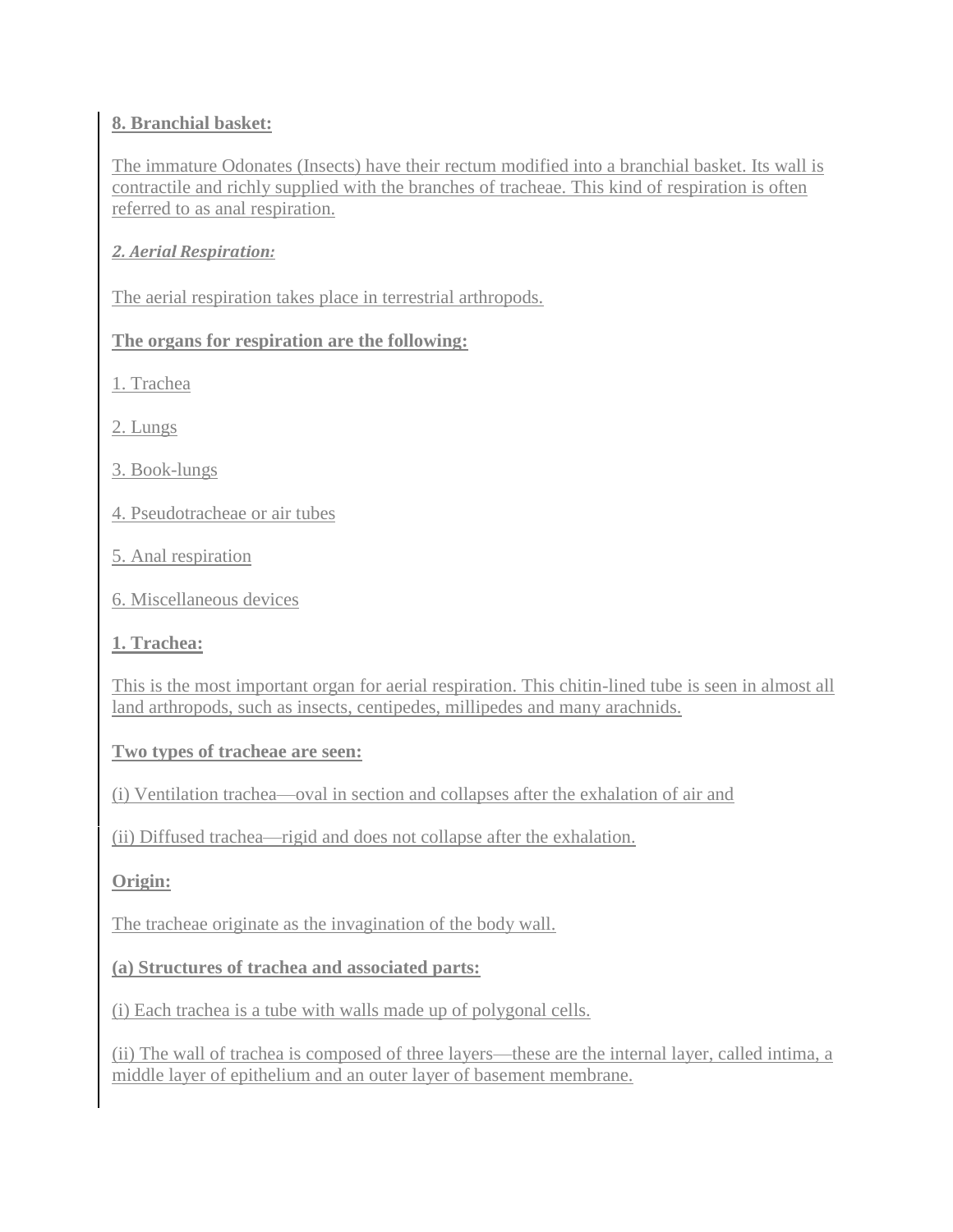(iii) The intima is lined by spiral cuticular ridges, called taenidea, that prevent collapse.

(iv) The tracheal cuticle contains the same layers as the surface cuticle except the cement layer and wax layer.

(v) The tracheae open externally by small openings, called spiracles or stigmata.

(vi) These spiracles are located along the sides of the body.

(vii) Each spiracle opens into a chamber, called atrium and the spiracle is placed on a plate, called penetrene.

(viii) Each spiracle has two lids for opening and closing.

(ix) Within the chamber foreign particles are eliminated by a filtering apparatus, containing either special bundles of setae or a kind of sieve-like membrane.

(x) Some parts of tracheae are dilated to form air-sacs. They help as reservoirs of air.

(xi) The finer branches of tracheae are called tracheoles which are without inner taerridial ridges. A tracheole may be  $1\mu$  in diameter and reaches every cell of the body.

(xii) The end of a finer tracheae is immersed in a fluid through which gaseous exchange takes place.

# **(b) Classification of tracheae:**

(i) In adult insects, the tracheal system is of one kind.

(ii) Two pairs thoracic and eight pairs abdominal spiracles are usually present in all adult insects. There are 12 pairs in primitive condition.

(iii) In certain forms some spiracles may be secondarily absent but they appear at least in some stages of development. For example, the queen termite has only six pairs abdominal spiracles instead of eight pairs. The metathoracic pair of spiracles is absent in Lepidoptera, Hymenoptera, Coleoptera and a few others.

(iv) In millipedes, a pair of spiracles is present in each thoracic segment and two pairs of spiracles in each abdominal segment.

(v) During development, spiracles appear in varied ways in different in sects. Thus from the point of view of embryology the tracheal system is classified on the basis of the number of functional spiracles. This classification does not denote any special kind of tracheal system in the adult.

**On the basis of functional spiracles the tracheal system in larvae may be classified as:**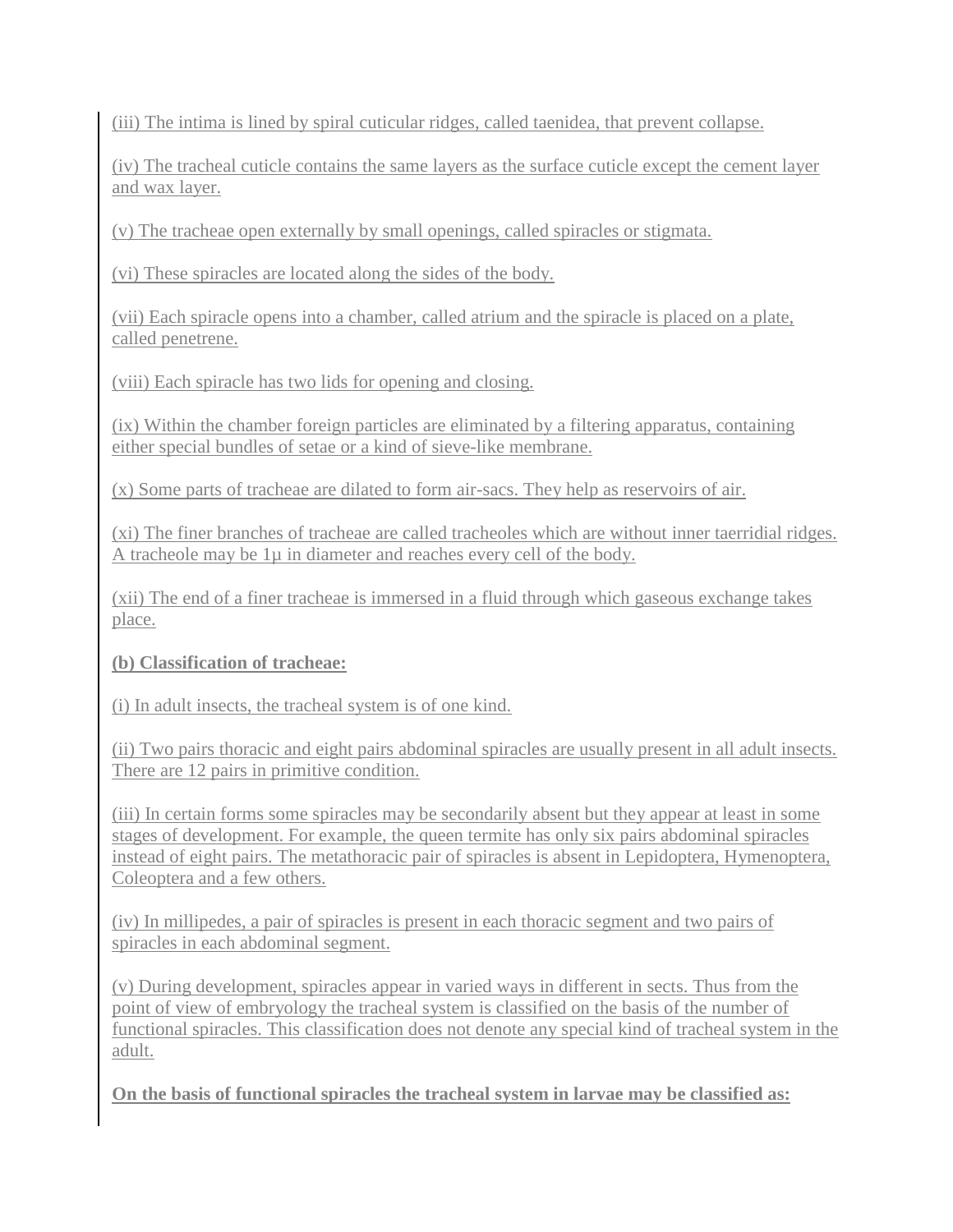### **(i) Polypneustic:**

Tracheal system openings to the exterior by 8 or more pairs of functional spiracles.

#### **It may again be subdivided into:**

#### **(a) Holopneustic:**

When 2 pairs of thoracic and 8 pairs of abdominal spiracles are functional. The term is used when 10 pairs of functional spiracles are present.

#### **(b) Peripneustic:**

A respiratory system with 1 thoracic and 8 abdominal spiracles are present on each side of the body. The term is denoted when the abdominal spiracles occur on all the segments of the abdomen.

#### **(c) Hemipneustic:**

A respiratory system with 1 thoracic and 7 abdominal spiracles are present on each side of the body. The term is used when one or more pairs of spiracles are nonfunctional.

#### **(ii) Oligoneustic:**

Here, either one or two pairs of spiracles are functional.

#### **It includes divisions like:**

#### **(a) Amphipneustic:**

When one pair of thoracic and one pair of post-abdominal spiracles are present. Such condition is found in the larva of the common house fly.

#### **(b) Metapneustic:**

Only one pair of post abdominal spiracles is functional. This condition is seen in the mosquito larva.

#### **(c) Propneustic:**

Only one pair of thoracic spiracles is functional. This condition is seen in the pupae of certain Diptera.

### **(iii) Apneustic:**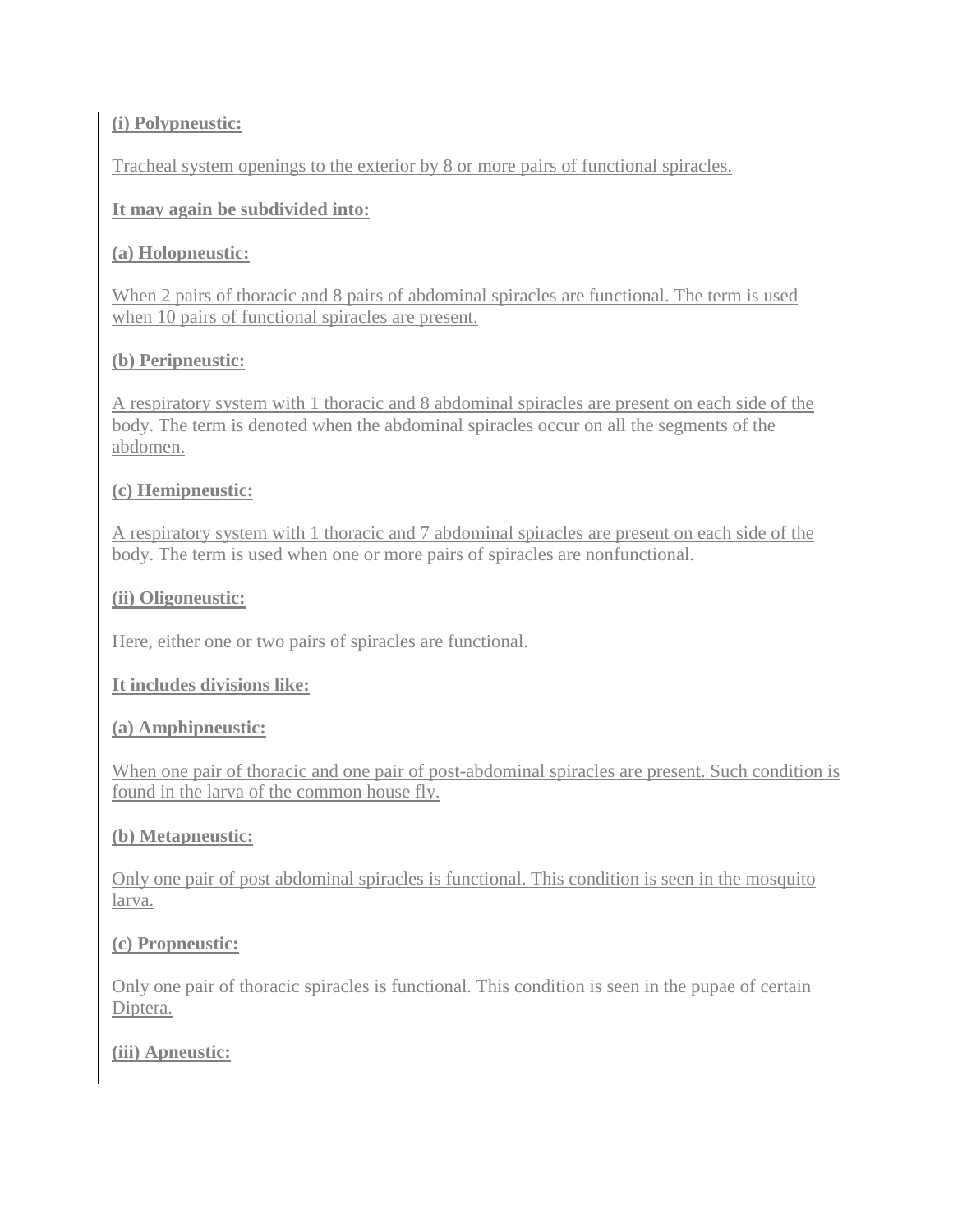No spiracle is present in functional state. Gaseous exchange takes place through the integument, seen among aquatic insect larvae.

# **(c) Mechanism of tracheal respiration:**

The trachea ramifies into a number of fine networks of tracheoles which terminate into tissues where exchange of gases takes place by diffusion. Air is drawn in and forced out through the spiracles by the alternate contraction and expansion of the body. The spiracles remain closed most of the time and exchange of gases is probably due to diffusion and ventilation.

Recent studies indicate that the spiracles open very briefly but not all at a time due to reduction of haemocoelomic pressure. The spiracles are closed by valves, thus control the water loss, and opening of the spiracles is related to the high  $CO<sub>2</sub>$  concentration.

Gaseous exchange through the tracheae takes place by diffusion primarily and tracheoles are permeable to water and remain fluid-filled. This fluid is believed to be involved in the final  $O_2$ transport to the tissues.

Again it is reported that the movement of trachea is facilitated by the alternate contraction and relaxation of the body sclerites. In the bed bugs, rigid and convex sternum does not take part in the respiratory movement, which is done only by the elastic tergum. In cockroaches the tergum and sternum of the segments are separated by intersegmental membrane which bulges out during respiration.

### **(d) Modifications of the tracheae:**

In most Collembola, the tracheae are absent and the respiration is largely cutaneous. In Machiles, segmental tracheae originate from spiracles but do not have trunks. In the larva of Musca, dorsal longitudinal trunk is provided with one pair of anterior and one pair of posterior apertures.

In the larvae of mosquito, a single spiracle is connected to the dorsal trunk. In the Myriapods, stigmata open within air chamber from where large numbers of tracheae are given off. The other peculiar features of this group are that in Diplopoda the tracheae are branched and in Symphyla only two tracheae are present on the head.

# **Other devices of aerial respiration:**

# **1. Book-lungs:**

The book-lungs are best seen in Scorpionids and spiders (Fig. 18.128F). These are blind sacs which originate from the evaginations of opisthosoma. These are regarded as the modified abdominal appendages.

Within the sac the inner lining is raised into numerous delicate folds, like the leaves of a book. These folds are richly vascularised and thus respiration in Scorpionids is circulation dependent. Each book-lung communicates to the exterior by a stigma.